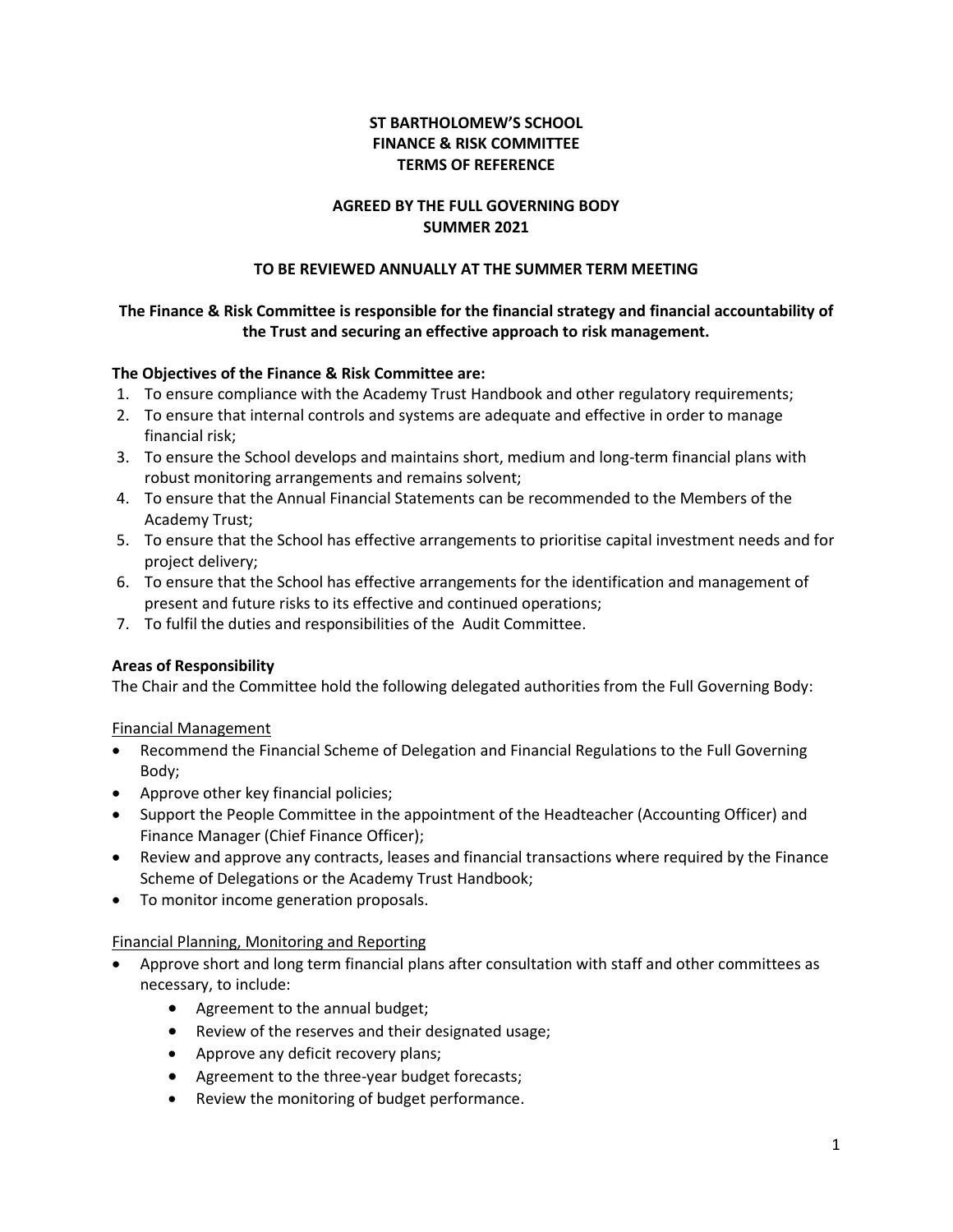- Review the Annual Financial Statements for recommendation to the Full Governing Body;
- Develop and agree the capital investment strategy.

### Internal Control and Scrutiny

- Approve the financial and non-financial assurance framework including the annual programme of work to ensure the adequacy and effectiveness of the system of internal control and scrutiny in order to make appropriate recommendations to the Trust Board;
- Monitor and ensure the Trust's compliance in relation to relevant policies, rules and procedures as published from time to time by external bodies including the Education & Skills Funding Agency, Charity Commission and Companies House.

### Audit Committee

- Fulfil the responsibilities of an Audit Committee, and in particular:
	- monitor the effectiveness of external auditors and financial assurance arrangements and advise the Members and the Trust Board on the appointment, reappointment, dismissal and remuneration of the external auditors and the contract for the financial assurance functions;
	- consider the financial assurance reports and auditor's report and, if appropriate, advise the Full Governing Body of material control issues;
	- consider all complaints and whistleblowing allegations about the financial management of the Trust and its schools.

## Risk Management

- To ensure that the School has adequate arrangements for the identification of key financial and operational risks to its current and future effectiveness, and in particular:
	- To review the risk register and recommend to the Full Governing Body actions to address key risks;
	- Ensure adequacy of Information Governance and Data Protection arrangements, including monitoring the number and outcome of requests for information under these arrangements;
	- To monitor the number and type of complaints received and the stage reached;
	- Ensure the adequacy of Health & Safety arrangements;
	- $\bullet$
	- Receive details of the insurance arrangements following the review of those arrangements by the Resources Committee.

### **Membership**

The following roles will comprise the membership of the Finance & Risk Committee:

- Finance Governor, who will usually be the Chair of the Committee;
- The Chairs of the Education, People and Resources committees;
- Any other Governor who has been appointed to the Committee based on their skills.

The following will attend meetings but will not usually be members of the Committee:

- Chair of Governors unless they also chair one of the committees noted above;
- Accounting Officer;